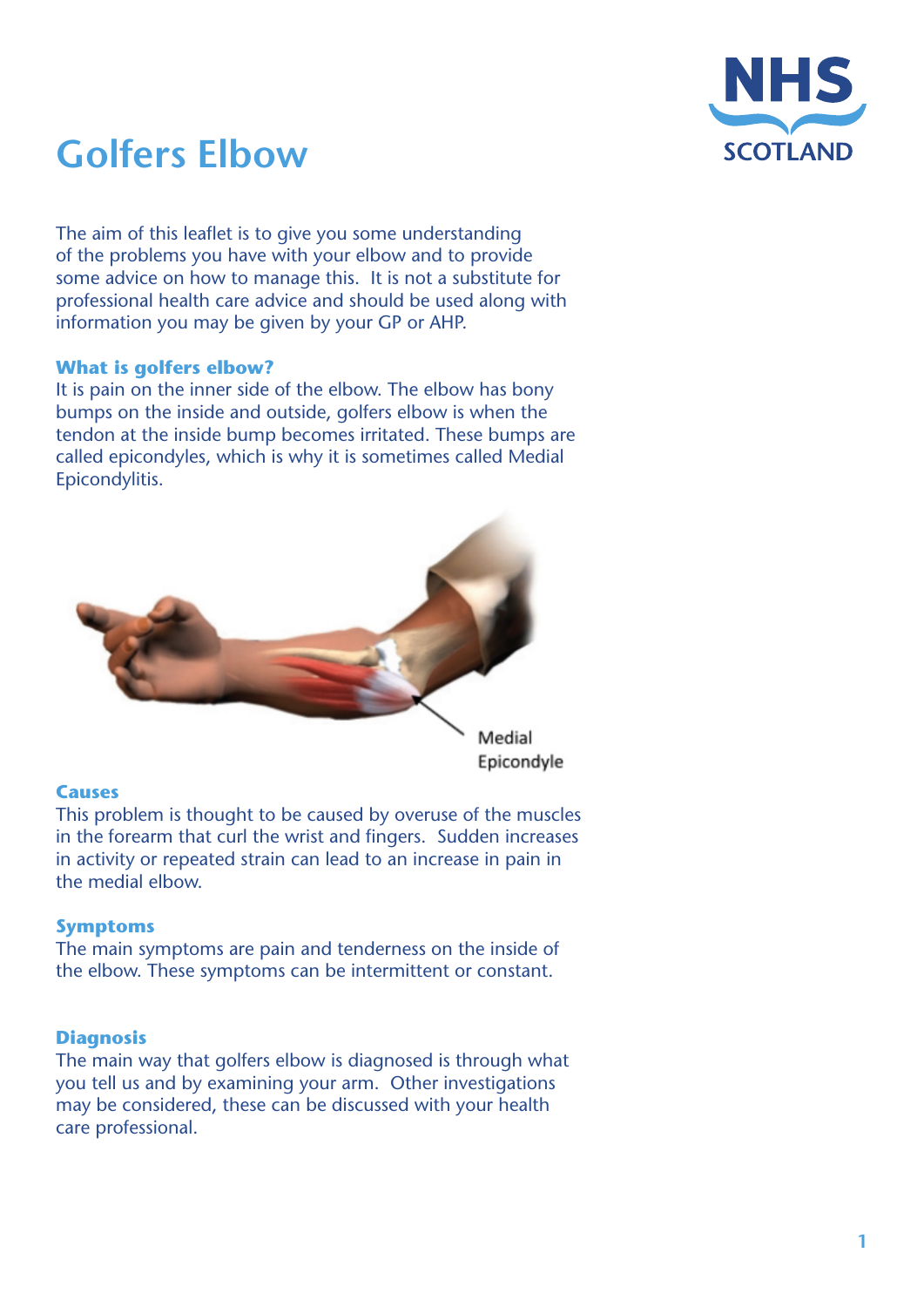

#### **What are your treatment options?**

The aim is to reduce the stress on the tendons so that your body can try to heal the area.

#### **Self help**

Pain relief medication or anti-inflammatories can help. It is recommended that you take your medication regularly. It is best to get advice from a GP or pharmacist.

Ice packs can be useful to reduce pain.

A brace or 'epicondylar clasp' may help. These are available from pharmacists or over the internet.

The main treatment that has been shown to be effective in treating theses problems is a specific strengthening and stretching program. Alongside this, modifying your activities may help such as adjusting wrist position when typing on a keyboard.

Try these exercises. They should be relatively comfortable to do. If you have pain on a specific exercise that does not settle quickly, you should stop that exercise.

#### **Exercise 1**

Hold the fingers of the hand to be stretched. Gently extend the wrist until you feel the stretching at the inside of the forearm. Keep your elbow straight. Hold for 20 seconds. Repeat 4 times. Do this 3 times per day.

#### **Exercise 2**

Sit or stand. Support your forearm on a table with your palm facing up. Hold a small weight in your hand. Bend your wrist up towards you. Slowly lower your hand down. Do 3 sets of 12, once a day.